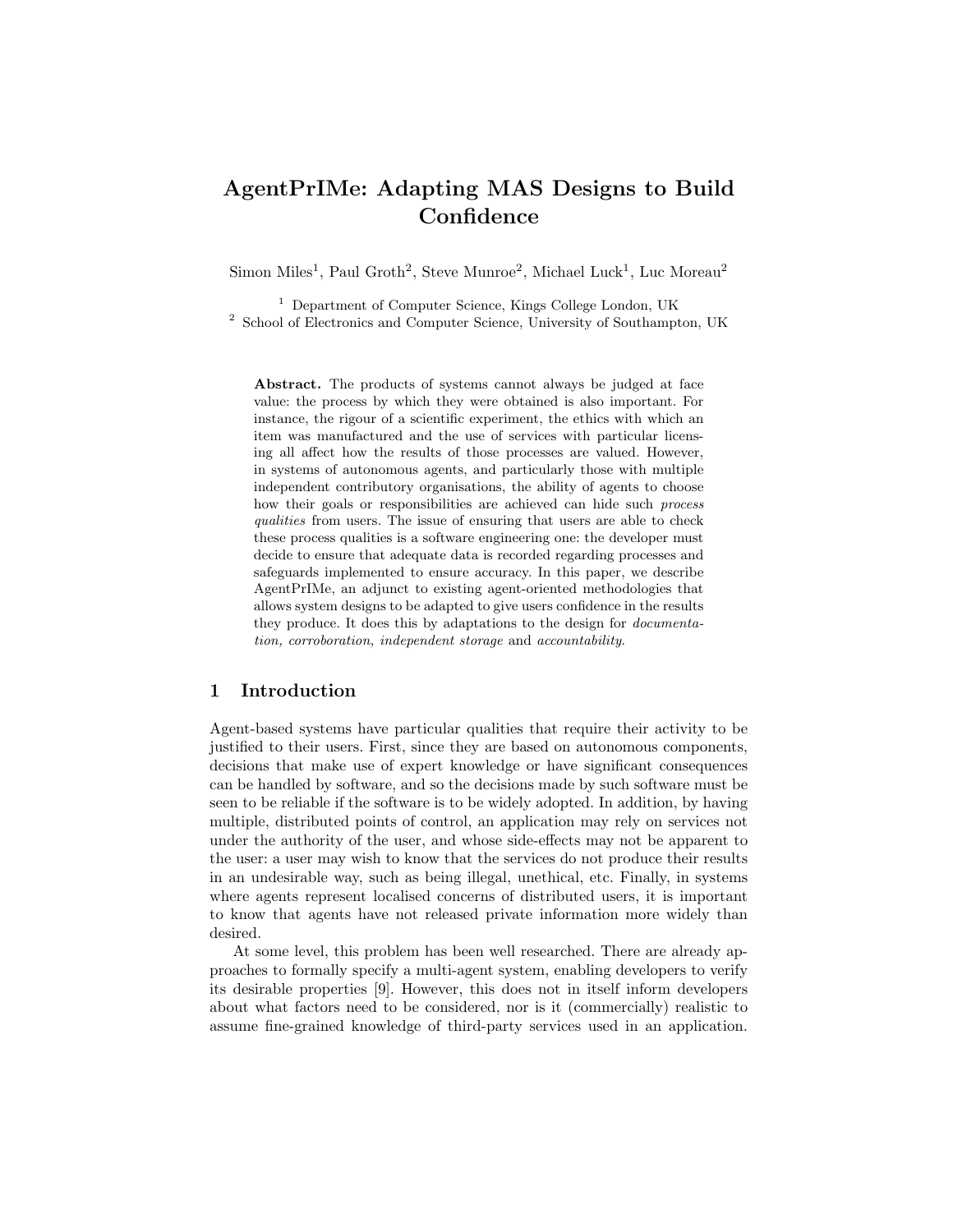Mechanisms have been designed to guide agent behaviour towards reliable results or to constrain agent behaviour to only desirable results, including contracts, norms, protocols, trust evaluations etc.

Nevertheless, we argue that, even with this breadth of beneficial technology, there are significant outstanding issues. First, agent-based systems must be designed not just to be reliable but to make their reliability apparent to users if they are to have confidence in the system. Second, the above mechanisms concentrate on the value or otherwise of results or the cost of achieving those results, both aspects of the system that can be immediately judged by the user or an agent acting on their behalf. Because of this emphasis, other, hidden but still important, aspects are ignored. In particular, the mechanisms do not address how to determine process qualities that are not immediately apparent in the result returned by an agent but have an impact on its worth. Examples of important process qualities occur in many domains, such as the following.

- The rigour of the scientific experiment that produced some result.
- The ethics (fair trade, environmental impact, etc.) of the process that led to the sale of an item.
- The use of services with licenses that make a result unpatentable.
- The actual inter-dependence of two apparently independent recommendations.

The qualities of the process that led to a result are all evident in the provenance of that result, i.e. everything that caused the result to be as it is. For the provenance of a result, and process qualities evident from it, to be made apparent to a user requires that an agent-based system be engineered to record adequate information to determine both  $(1)$  what has occurred in the system prior to the result being produced, and (2) which of those events are causally related to the eventual result.

However, in a system of flexible autonomous agents, such agents may lie or collude to hide the actions they have taken where it is in their interests to do so (as is true in the four process examples above). Similarly, without specifically designing a system that prevents agents' inaccuracy, a user can be misled. Therefore, we argue that agent-oriented designs must be specifically adapted to mitigate for inaccuracy and provide confidence that users can determine exactly how a multi-agent system came to produce a result.

In this paper, we describe  $AgentPrIME$ , an additional stage for existing methodologies. It is used, firstly, for determining what information needs recording and how to adapt the relevant agents to do so. Then, it tackles what must be established of an agent owned by a third-party in order to rely on it to provide compatible and verifiable information regarding provenance.

# 2 AgentPrIMe

A methodology fragment [8] is a software engineering procedure that is used in addition to the usual stages of a methodology when designing an application. It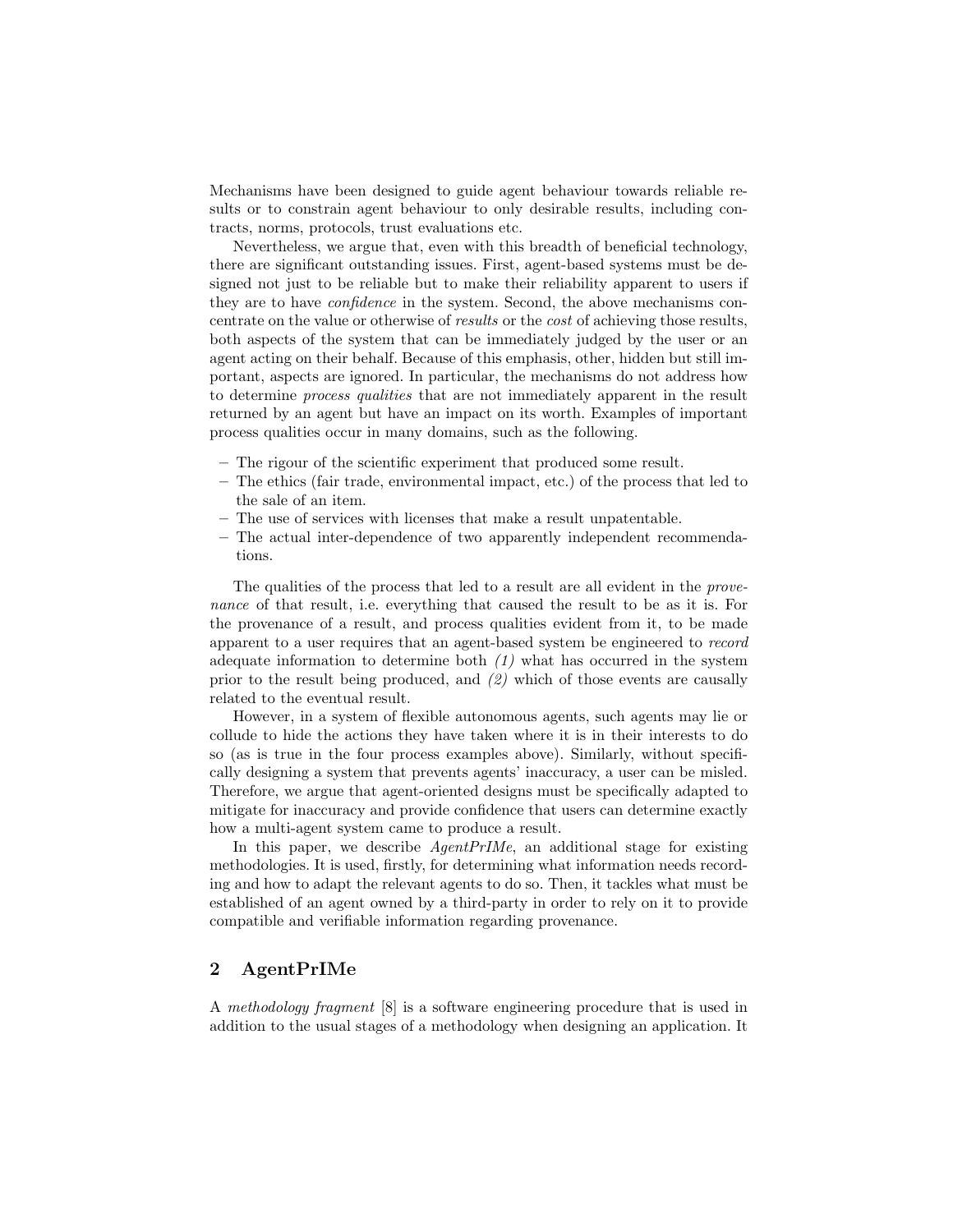aims to add or ensure some functionality of the system, that may otherwise not be guaranteed by the original methodology. Aspect-oriented software engineering [6] provides an example of methodology adjuncts that provide functionality pervading across a design (usually object-oriented). Others have applied aspectorientation to agent-based systems [3], but we do not use the aspect concept here because, while it is not entirely inappropriate, it carries connotations of cutting across agents in a way that pre-supposes that the process they are involved in is fixed at design-time. Process qualities are concerned with processes that have already occurred in a system that may be flexible, open and unreliable.

A desirable quality of a methodology adjunct is methodology-neutrality, meaning that it is general and sufficiently well-defined to be applied as part of as many methodologies as possible. This is a distinct quality from the comparable requirement of methodologies (and their adjuncts) of being widely applicable to a range of applications.

AgentPrIMe is a methodology adjunct for agent-oriented software engineering methodologies. We will refer to the methodology to which it is acting as an adjunct as the extended methodology. The outcome of applying AgentPrIMe is a set of adaptations to be applied to a system design, so that queries regarding provenance can be reliably answered. It builds on an existing methodology adjunct, Provenance Incorporation Methodology (PrIMe), described elsewhere [11], which is concerned with adapting software to help users determine provenance of results, but considers only service-oriented systems. In particular, PrIMe does not address issues relevant to an agent-oriented design, where autonomous components choose their own methods to achieve their goals and so may be dishonest.

There are two aims of AgentPrIMe: (1) to make the provenance of results available to users of the system, and  $(2)$  to ensure that, as far as possible, the provenance is accurate even when agents in the system may be unreliable. Specifically, AgentPrIMe has two phases, described in detail in the following sections.

- Identify the causes of agent actions in the design, instances of which are recorded as the agents act. This phase results in adaptations to agents so that they record such causes for users to later query.
- Identify where additional guarantees of accuracy are required, so as to be able to rely on what agents have recorded. This phase results in adaptations to the interactions between agents, so that users can have more confidence that what agents have recorded is accurate.

AgentPrIMe relies on understanding the types of agents that will exist within a system, so that their effects in processes and the interactions possible between those agents can be understood. It can affect both how those agents are ultimately implemented, and may alter the possible interactions between them, as will be seen in the subsequent sections. These dependencies mean that Agent-PrIMe is ideally applied at a particular point in the extended methodology, when the design is sufficiently well developed to adapt but not so far developed that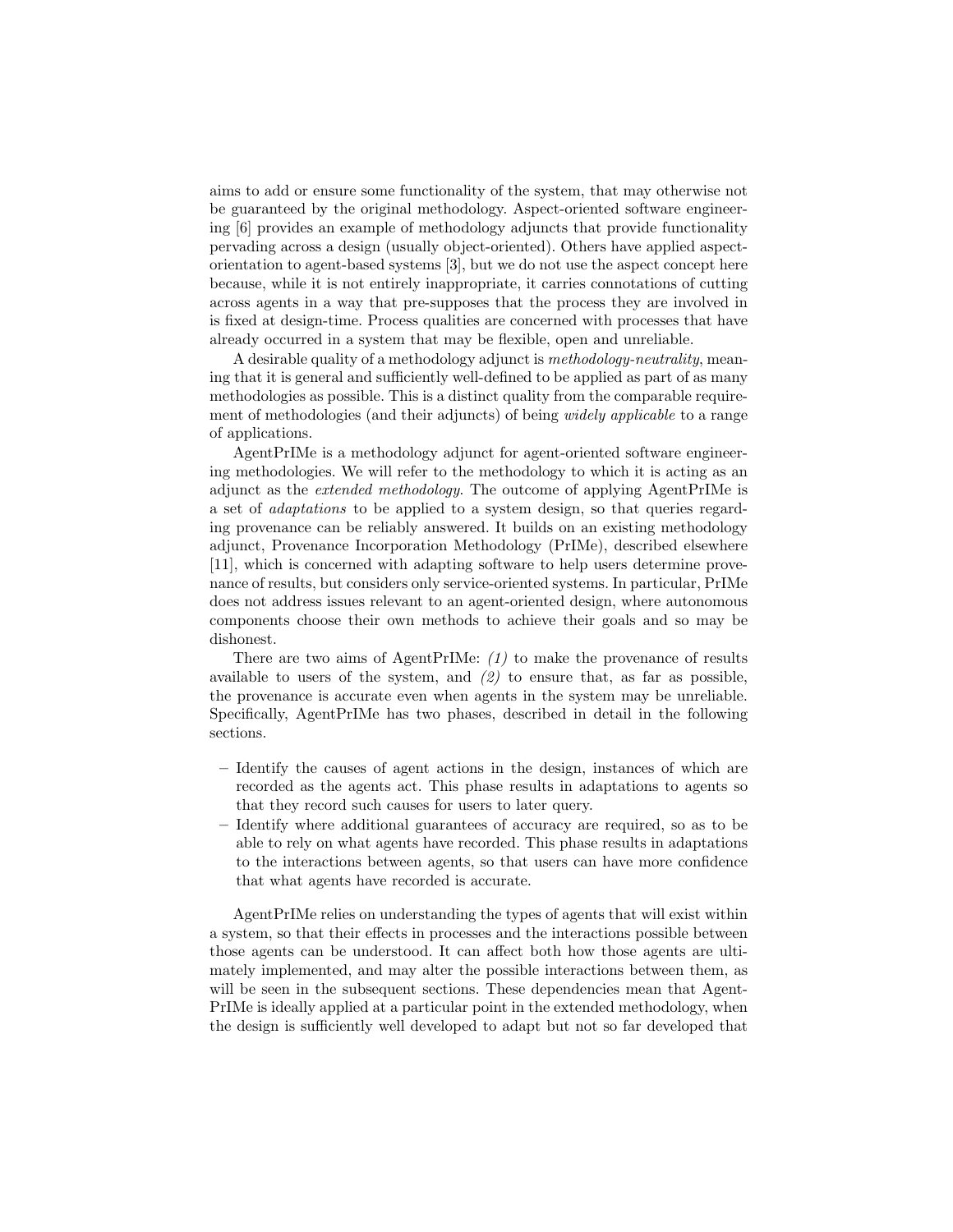effort is wasted. To be more concrete, we specify below at which point Agent-PrIMe would apply when using various methodologies that the reader may be familiar with.

- In Gaia [14], AgentPrIMe must be applied after the agent model and acquaintance model have been completed. This is because it applies to agent types, where the functionality of an agent of each type is well-defined, and the interactions between them dictated by the acquaintance model.
- In MaSE [2], AgentPrIMe must be applied after the agent classes and conversations have been created, for analogous reasons to those given for Gaia.
- In Prometheus [13], AgentPrIMe operates on the agent overview, after the architecture design and before the detailed design.
- In SODA [12], AgentPrIMe requires the data from the *interaction* and *agent* models, so applies after SODA has completed.

# 3 Causality in Multi-Agent Systems

In this section, we describe the first phase of AgentPrIMe, where system designs are adapted to document the causal relationships between agent actions. This gives users the facilities to determine the provenance of agent actions and outputs. We consider the unreliability of agents in the next section.

### 3.1 Causality within Agents

A key part of AgentPrIMe is to allow agents to document the causes of their actions, so that this information can later be used to determine what occurred in a process. The possible causes in a model depend on the extended methodology, but we discuss some examples in this section and then show how these can be generalised in a well-defined way for methodology-neutrality.



Fig. 1. Potential causes of an agent's actions (left) can be made explicit and recorded (right)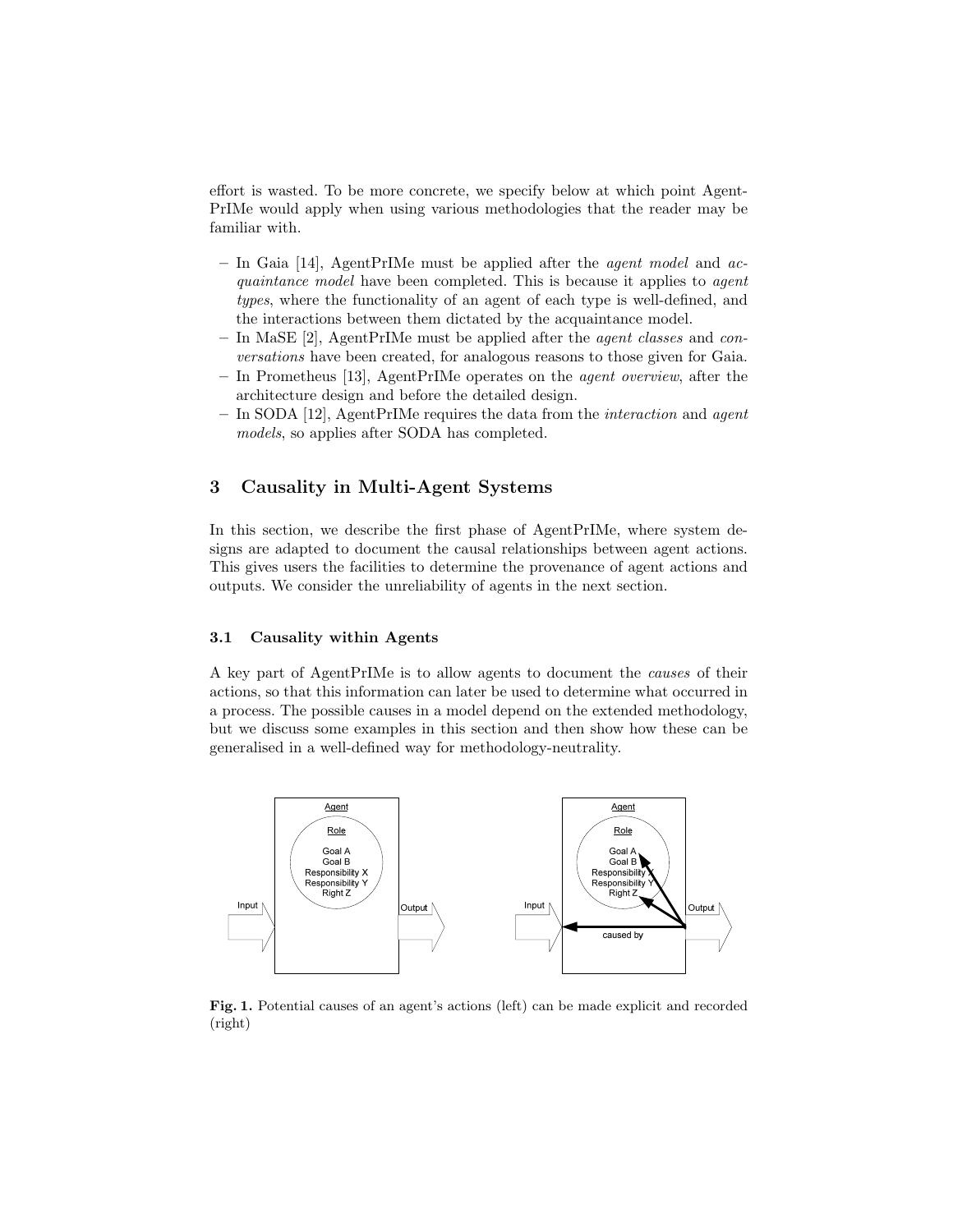A variety of factors influence an agent's behaviour at a given instant, as illustrated in the examples summarised in Figure 1 (left). Here, we are concerned with behaviour that affects the environment, i.e. actions, shown as the *output* of the agent. Depending on the agent model used by the extended methodology, the influencing factors can include the agent's goals, responsibilities or rights. Often, the latter factors are due to the roles that the agent is playing within a system at that instant, with the goals and responsibilities having been allocated to the roles in applying the extended methodology [7]. Additionally, triggers from the environment, which include messages from other agents, shown as input in the figure, influence how an agent acts.

AgentPrIMe, and its supporting technologies, allow an agent to assert the causal relationship between two occurrences. These assertions, called relationship p-assertions, can be stored for later interrogation by a user, as discussed further below. Applied to an agent design, this means that relationships can be asserted between an output (the effect) and the inputs, goals, responsibilities, and so on that caused it to take place. These relationships are depicted in Figure 1 (right). Using the examples already described, these causal relationships can be used to assert:

- that an output message was sent in response to an input message;
- that an action was taken to attempt to fulfil a goal;
- that an action was taken because it was part of the reponsibilities of the agent; or
- that an action was taken because it was allowed for by a right of the agent.

In recent work [10], we have discussed one particular example of this: how the documentation of the causal effects of goals can be used to make applications more robust.

However, the concepts described above are only a subset of those used in agent-oriented methodologies. Others include motivations, beliefs, intentions, adherence to protocols and so on, and many of these may be asserted as causes of an agent's action. In order for AgentPrIMe to be methodology-neutral, we need a general definition of whether something specified as part of applying a methodology is a causal relationship, and adopt the following definition derived from work in the philoshopy of mind [5].

 $E$  was caused by  $C$ , if  $E$  would not have occurred without  $C$  not having occurred, all else being equal.

By applying this definition, we can determine whether a particular factor influenced an action regardless of the methodology extended. For example, we can say that a particular action would not have been taken if the agent didn't have a responsibility to do so, or that an action would not have occurred (because it could not) if the agent did not have the right to do so. The important quality of this definition is that it is system independent, relying only on a notion of occurrence.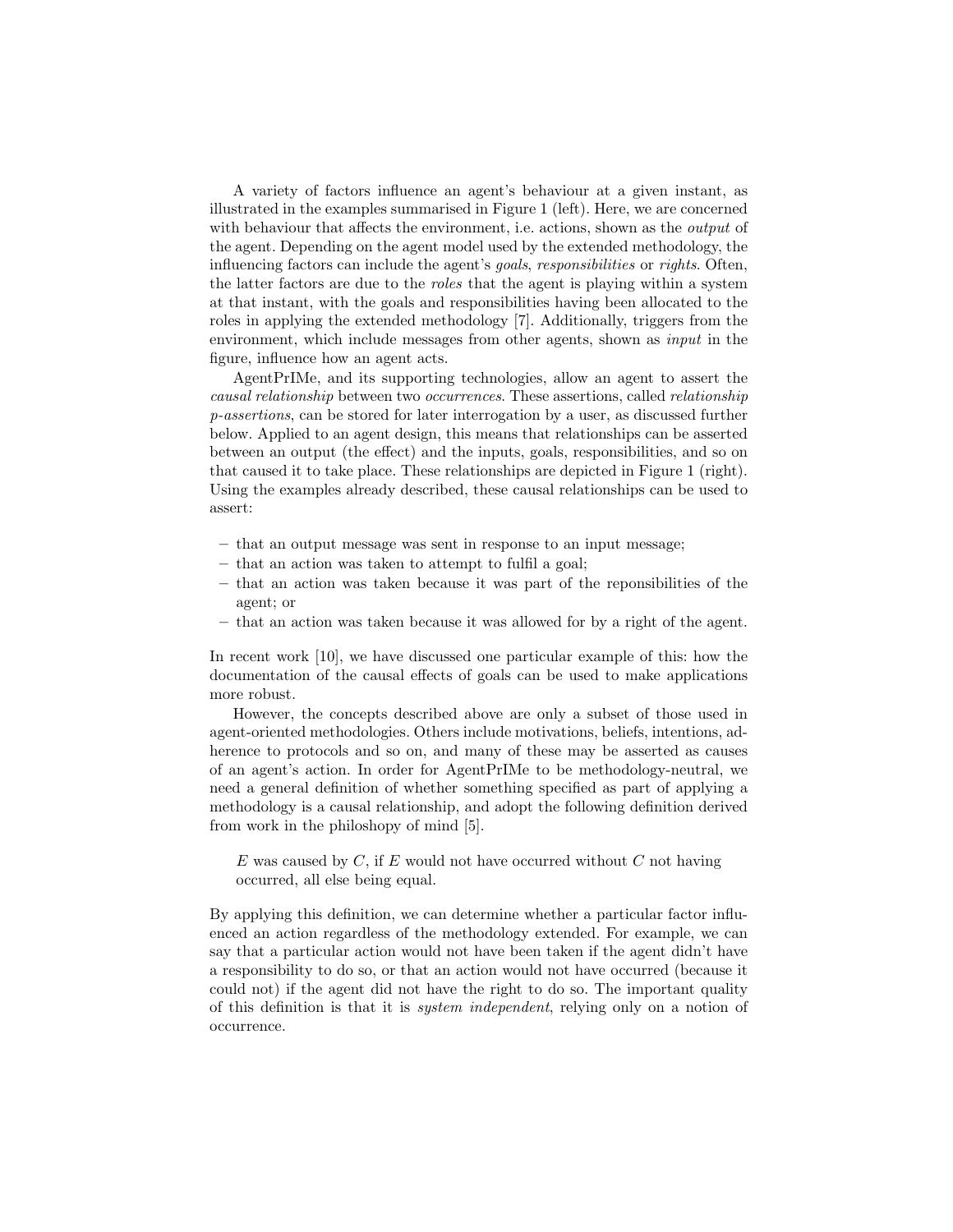#### 3.2 Causality between Agents

One of the causes of an agent's actions discussed above is a message received from another agent. This is of particular interest when examining process qualities: it is not the actions of a single agent that matter but of a set of agents that ultimately produce some result. Therefore, in addition to asserting causal relationships, AgentPrIMe allows agents to assert the inputs it receives and outputs it sends to other agents. These assertions are called interaction p-assertions, and, along with relationship p-asssertions, connect together the actions of one agent to those of another.



Fig. 2. A chain of interactions and causal relationships between agents

A chain of two agents is shown in Figure 2. In this figure, Agent 1 sends a message to Agent 2. This behaviour by Agent 1 is caused by the factors discussed in the previous section, possibly including communications from other agents. Agent 2 may act on the basis of receiving the message, possibly sending messages to other agents. Thus, an adequate collection of interaction and relationship passertions provides a connected trail of the process that led to a result. From the result, R, shown in the figure we can follow the causal relationships and interactions back to determine all the factors that ultimately caused it to be as it is. Note that here, we are describing the actual interactions that an agent engages in at run time. How to design agent interactions to best meet system requirements has been addressed by others [1].

#### 3.3 The Wrapper Adaptation

The p-assertions described above must be recorded in repositories so that users can later query them. We call such repositories provenance stores. Such recording of interaction and relationship p-assertions can be realised in a system by applying a wrapper to each agent that is doing the recording, as shown in Figure 3. As messages come into or leave an agent, the wrapper records interaction passertions regarding their content, and relationship p-assertions regarding their causes.

#### 3.4 Provenance

An important part of our approach is to use a common, open data model for p-assertions. This means that all agents can independently and autonomously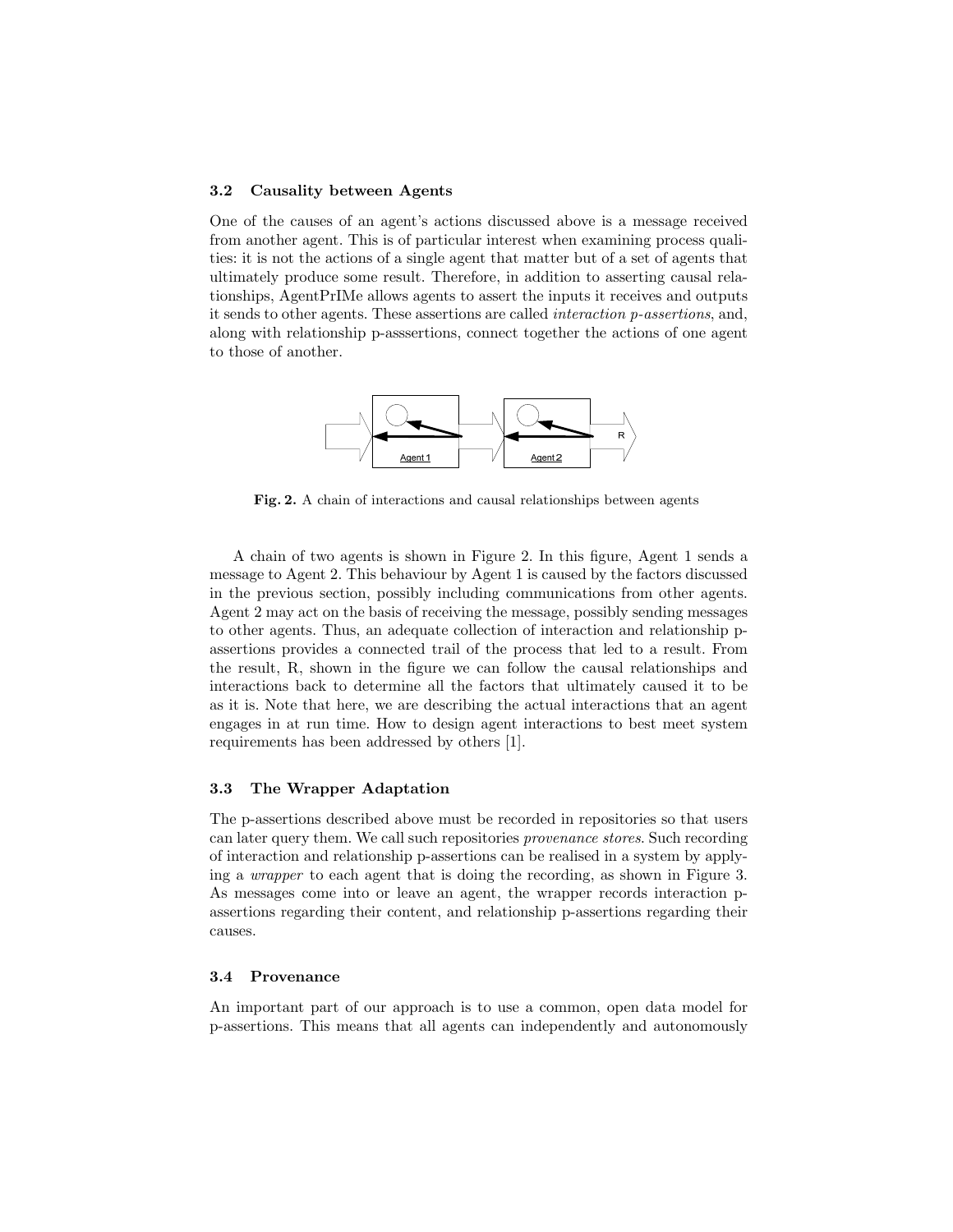

Fig. 3. Wrappers are adaptations to agents that automatically document incoming and outgoing messages, and causal relationships, and send them to a provenance store

record documentation of their activities in the same format, and a user can examine and interpret this documentation without relying on implementation details of those agents. The full data model is documented elsewhere [4].

By examining the provenance of a result, we can therefore determine the procedure that was followed to produce it. In theory, this would allow us to check such process qualities as the rigour of a scientific result, or whether businesses with dubious ethical records were used in manufacturing a good. However, doing so depends on the agents involved in a process accurately documenting what they do, an unreasonable assumption in many domains. In the following section, we show how AgentPrIMe tackles the problem of potentially dishonest agents.

# 4 Designing for Accuracy

In this section, we discuss the ways in which agents' inaccuracy can obscure process qualities, and how AgentPrIMe mitigates these problems through thirdparty storage, accountability and corrobration. It should be emphasised that these solutions do not guarantee accurate, honest documentation, but merely reduce the possibilities for deception.

#### 4.1 Design Levels

Mitigating for inaccuracy can be expensive, and not every application of Agent-PrIMe needs to incur all of this expense. For instance, a multi-agent system may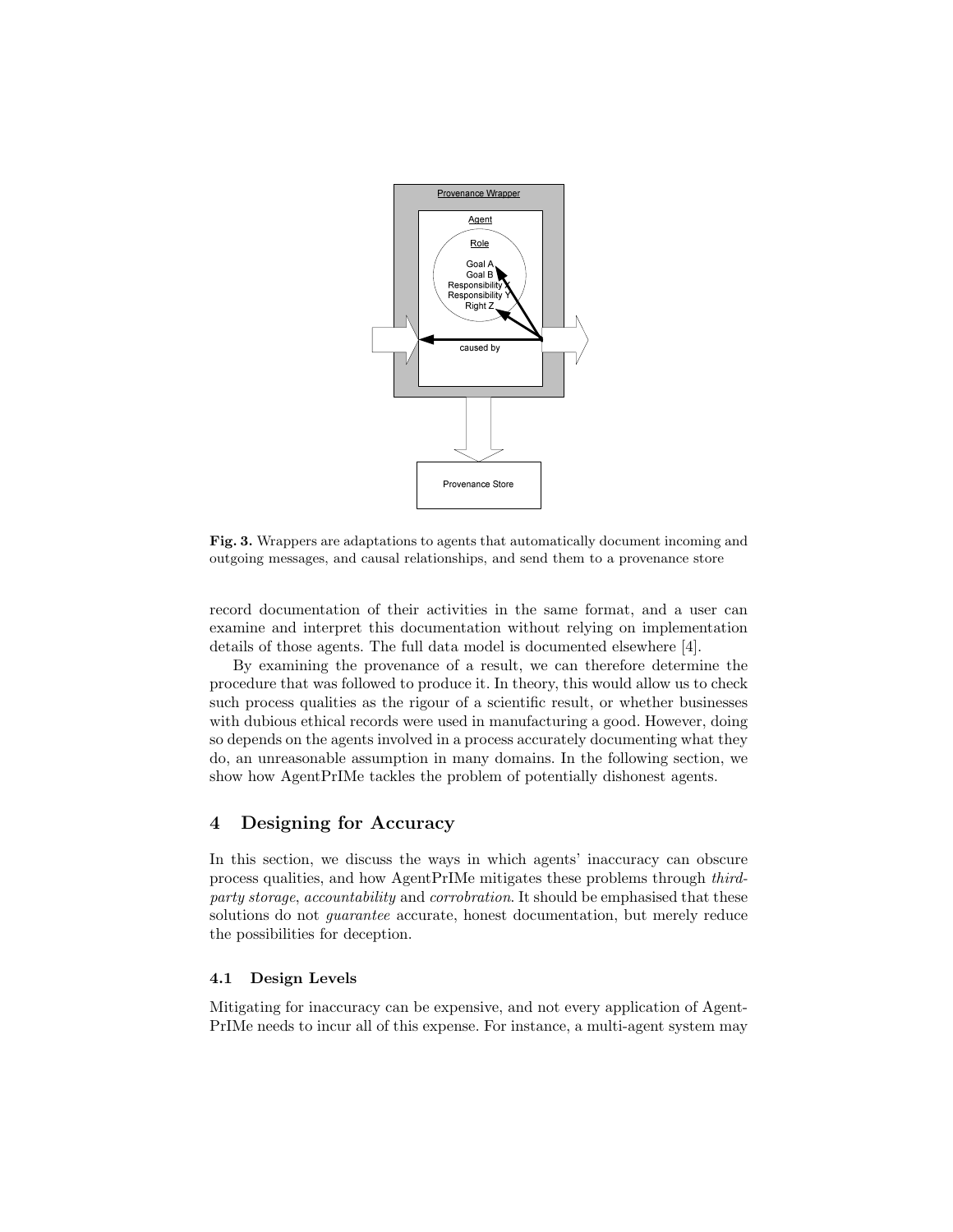be completely trusted not to maliciously produce incorrect assertions, e.g. if all agents are owned by a single trusted organisation, but still may do so through error. It is important, therefore, that AgentPrIMe allows developers to apply the degree of mitigation they consider most appropriate for a given application.

We classify types of application, and the design requirements due to them, into three levels, increasing in development cost. A reliable system is one in which the agents are assumed always to record complete and accurate documentation, or at least sufficiently complete and accurate that any mitigation would be more costly than it is worth. A *transparent system* is one in which the agents cannot always be trusted to assert correct information but for which there exist ways to corroborate what they have asserted. An *exploitable system* is one in which some agents are free to withold information about their activities or give false information without being detectable. The latter two types of system will be characterised more concretely in the following section.

It is important to note that the systems that need to be adapted to mitigate inaccuracy are exactly those systems that users may suspect of recording inaccurate documentation. The incentive for the designers of such systems to apply the adaptations is that users can check whether they have been applied and will trust the results produced by such systems on that basis. That is, regardless of whether a system is reliable or not, a user can choose to trust results from that system only if it is both  $(i)$  clear from a result's provenance that it was produced in a legitimate way, and  $(ii)$  clear from the provenance and other system components described below that the designs were adequate to prevent inaccuracy. AgentPrIMe, therefore, provides benefits to two parties:

- for the user, it provides a way to check that adequate safeguards were in place to ensure the provenance is reliable; and
- for the system designer, it provides a way to give the necessary guarantees of accuracy to a user.

#### 4.2 Corroboration

We now characterise the difference between transparent and exploitable unreliable systems, and show how AgentPrIMe requires more adaptations to be applied to the latter.

Returning to the causal chain shown in Figure 2, we note that for every message in the system, two agents are involved: the sender and the receiver. If both agents record interaction p-assertions documenting the fact and content of the message they sent/received, then one agent's assertion can be used to verify the correctness of the other's assertion. We say that each agent's view of the interaction provides corroboration of the other view. Therefore, where an interaction involves one reliable agent and one unreliable agent, the latter's view of what occurred can be checked. Note, that this cannot apply to the internal causal relationships: only an agent knows whether its actions were caused by a particular goal, responsibility etc. We argue that the actions that are taken in a system will tend to be more important than the intent behind them for the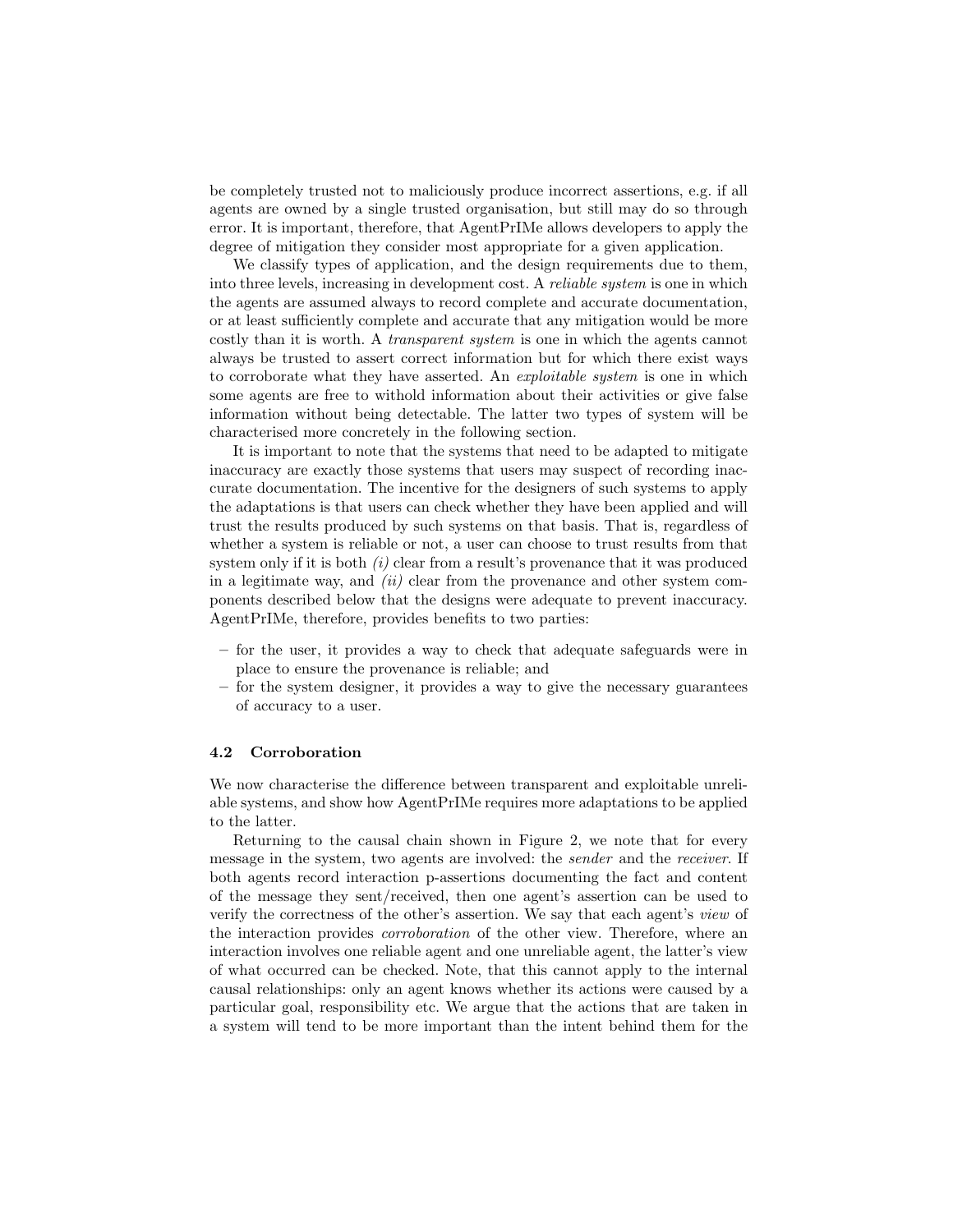end user, so that the lack of ability to corroborate internal information is not critical.



Fig. 4. Multiple organisations involved in a process

The kinds of process that cause most problems are those that involve multiple organisations, where each organisation owns a set of agents involved in the process. This is problematic because one organisation can provide an honest facade for another; for example, an apparently reliable shop may use an unethical supplier. We depict such a scenario in Figure 4, in which Agent 3 in Organisation 2 produces result R partly on the basis of the operations of Agents 1 and 2 in Organisation 1.

Organisations provide a unit of trust: agents can be grouped into organisations such that all agents in an organisation are trusted independently from those in any other organisation. If, in the process shown in Figure 4, Organisation 1 is trusted, then the system as a whole can be said to be transparent. This is because every agent is either trusted or, if not, every interation they have in a process is with a trusted agent and can therefore be corroborated by examining the p-assertions of the trusted agent.



Fig. 5. Opaque organisations involve actions that cannot be verified

An alternative situation arises when Organisation 2 is trusted, but Organisation 1 is not. In this case, one of the agents' assertions cannot be corroborated. The situation, from a user's point of view, is shown in Figure 5: only Agents 2 and 3 produce p-assertions that can be relied on. In this case, we say that Organisation 1 is opaque because part of its process, possibly a significant part from the user's perspective, is not reliably documented.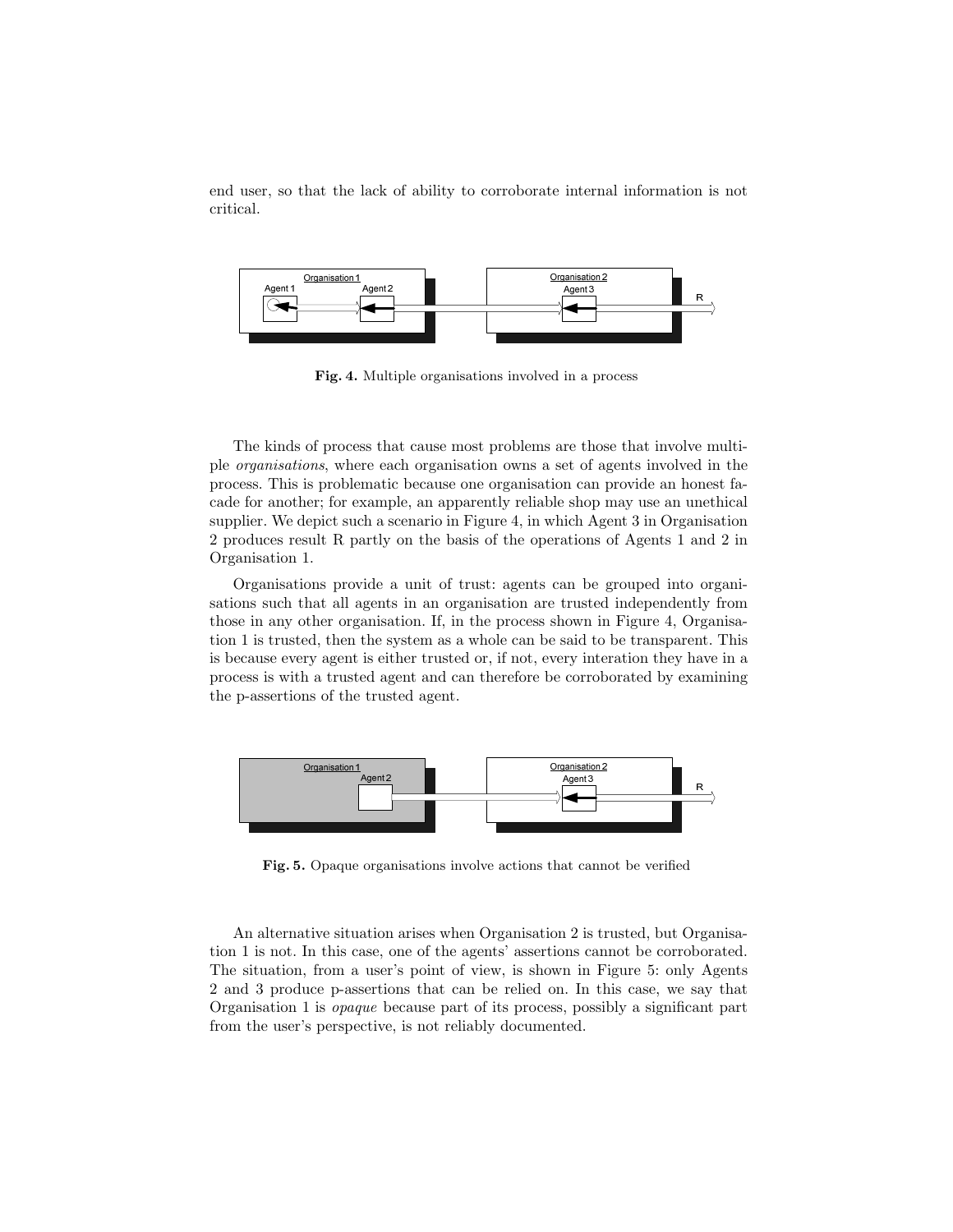

Fig. 6. Corroborating agents can be introduced to ensure a process remains transparent

#### 4.3 The Corroboration Adaptation

Applying AgentPrIMe to the case above causes additional agent interactions to be introduced to the application process. As shown in Figure 6, the corroborating agent is introduced into the process, so that instead of a direct interaction between Agents 1 and 2, this corroborating agent acts as a redirecting intermediary. The corroborating agent must record its own documentation of its interactions, and be trusted by a user to be of value. The agent may be part of an existing trusted organisation, such as Organisation 2, or may in a new organisation created by the user.

#### 4.4 The Third-Party Storage Adaptation

The second technique to mitigate inaccuracy is for agents to store documentation in third-party provenance stores, trusted by both the system owner and the user. These repositories should ensure immutability and longevity of the assertions they contain. Therefore, users have assurance that if accurate data is recorded, it cannot later be altered or deleted. Provenance stores independent from the agents recording documentation is recommended for all types of system, even reliable ones.

#### 4.5 The Accountability Adaptation

The third technique is to ensure that it is possible to verify the origin of every passertion recorded, i.e. which agent created it. This is important for every type of unreliable system, including those that are unreliable through error rather than malice, as it allows the faulty agents to be pinpointed within a system. Accountability can be achieved by each agent applying a digital signature to each p-assertion, with users able to validate a p-assertion's signature when they retrieve it from a provenance store (the store may also do its own checks).

This guards against a particular type of deception that applies to both transparent and exploitable systems: an agent may assert something false but attempt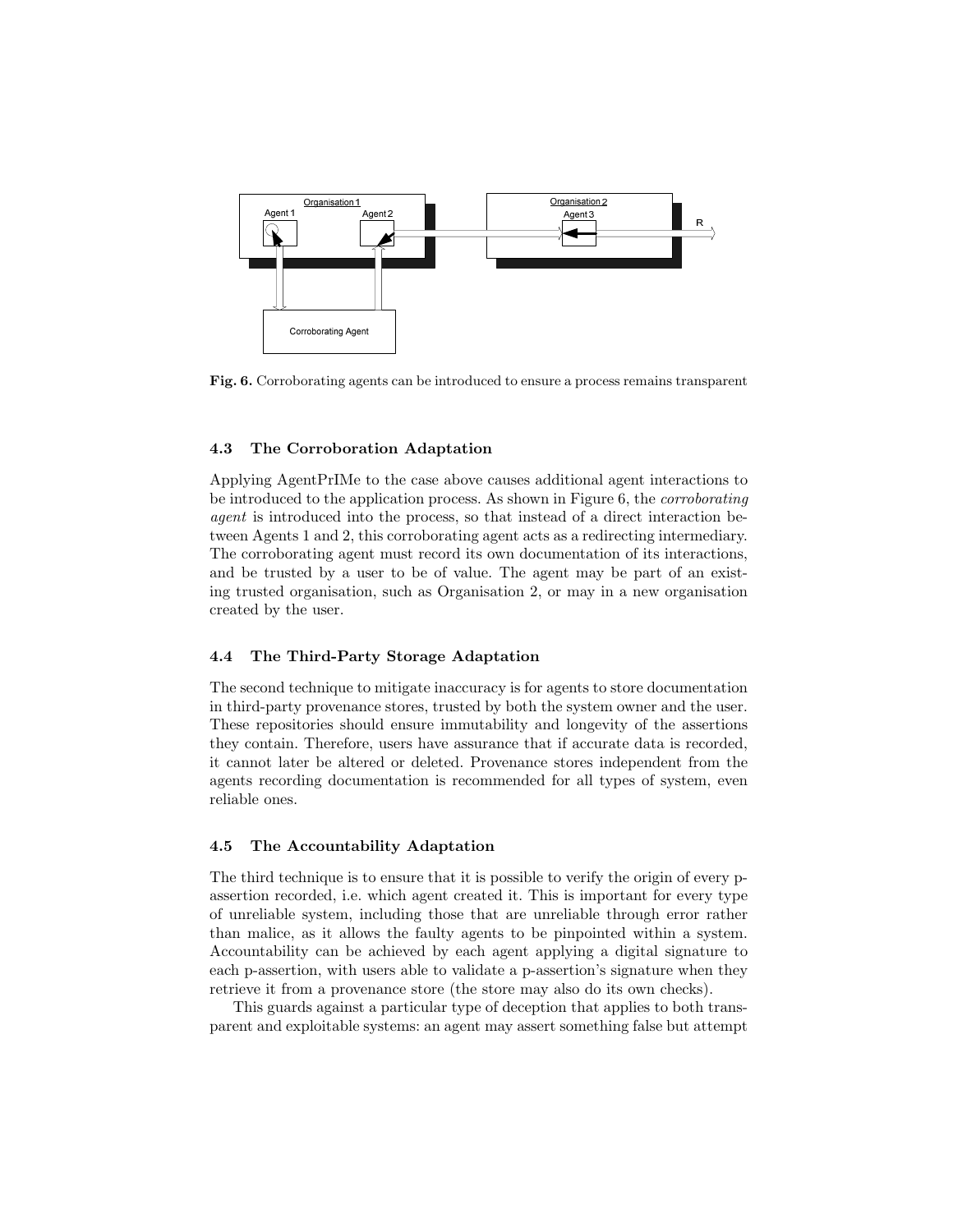to make it appear that the assertion comes from another, trusted, agent. Without accountability, agents are free to give a completely false view of a process without detection.

# 5 Applying AgentPrIMe

Applying the AgentPrIMe methodology fragment in the context of an agentoriented methodology requires that the developer knows both at which point to apply it and what steps to take in doing so. With regard to the former point, we have already said that AgentPrIMe is ideally applied at a particular point in the extended methodology, when the design is sufficiently well developed to adapt, but not so far developed that effort is wasted. In practice, given the adaptations described above, this means the point at which (types of) agents have been defined well enough to know the (types of) interactions they will take part in and the causal chains their actions lead to. Depending on the methodology, some adaptations may be best applied even later, when an agents internal structure is defined.

Once a reasonable point in the methodology has been determined, the developer should consider each agent in turn and determine how to wrap the agent to record p-assertions about its activity in a provenance store, preferably a third party one. The form that such wrapping takes depends on technology: the aim is for the agents logic to trigger the recording of p-assertions and anything that achieves this aim is considered to be an instantiation of a wrapper adaptation. Consideration of ensuring accuracy can then begin. First, where possible, an agent should be adapted to sign its p-assertions. Second, each interaction between agents should be considered and, where no agent would be able to corroborate the contents of the interaction, a third party should be added and interactions redirected through it. The choice of third party is based on the developers best guess as to what will be trusted by those others the system is likely to interact with.

In terms of tool support, if an agents internal operations are made explicit, for example as an architecture with plans, then it may be possible to automate the modelling of causation in that agent.

### 6 Conclusions

AgentPrIMe is an extension applicable to existing agent-oriented methodologies that gives users confidence in the results produced by designed systems. Developers applying AgentPrIMe to a design must determine how that design needs to be adapted, firstly to record adequate documentation that exposes the qualities of the process that produced some output of the system, and then to ensure that the documentation itself is reliable through corroboration, independent storage and accountability of agents.

The approach aims to be as methodology-neutral as possible, being applicable regardless of the agent-oriented concepts that have been used in designing a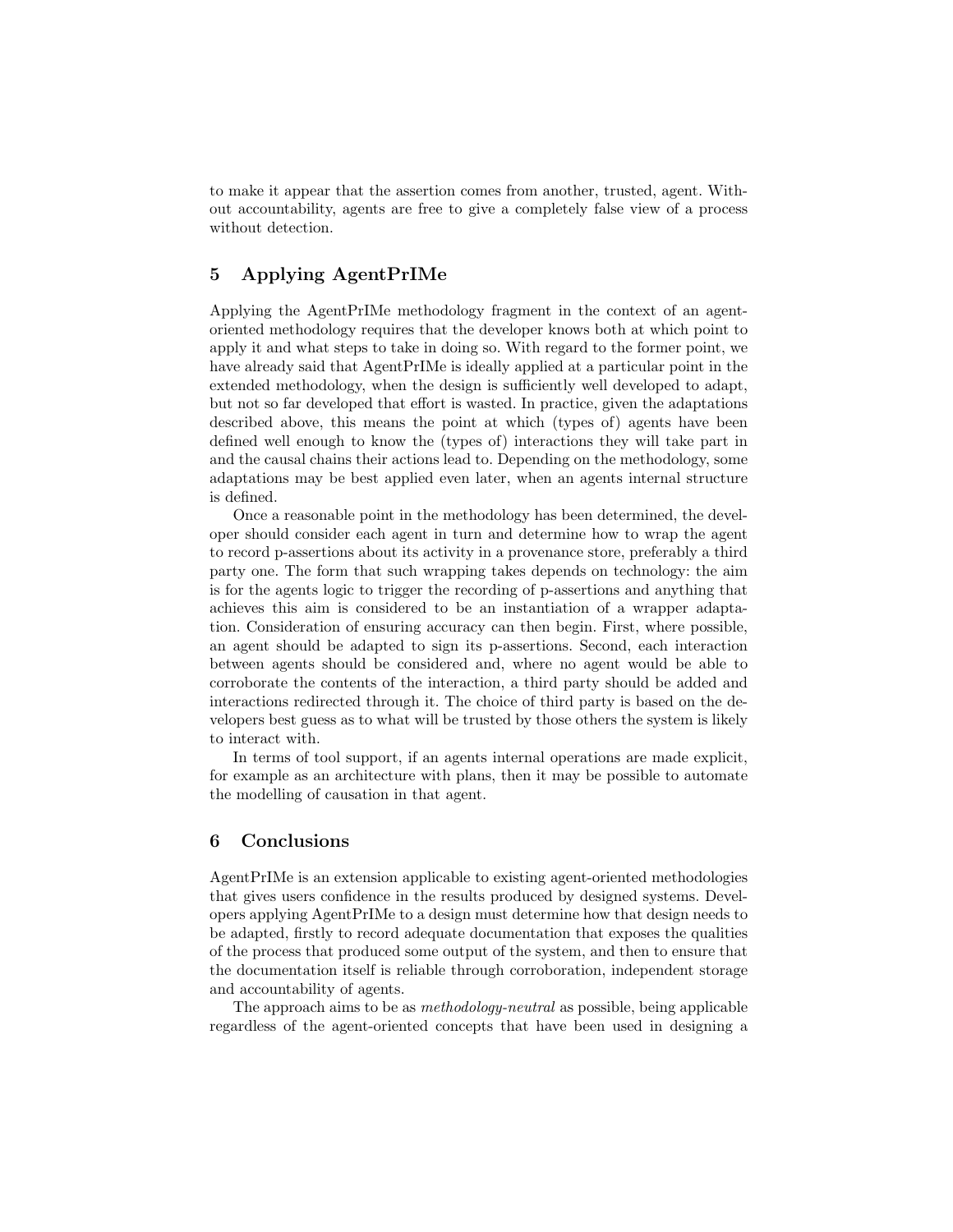system. It does this by relying only on the agents and their interactions, that are present in any multi-agent system, and then defining the causal relationships, which define the processes they are involved in, in a system-independent way.

Four design adaptations are defined in this paper:

- Wrapper Adaptation Adapting agents (or agents of a given type) to record documentation on what they have done and why.
- Corroboration Adaptation Adapting agent interactions that may be seen as collusion so that an intermediary can provide collaborating evidence of the communications.
- Third-Party Storage Adaptation Providing storage of documentation that is trusted by both recording agents and users.
- Accountability Adaptation Adapting agents to sign data before recording it for users to query.

In future work, we will investigate further uses of process documentation recorded by multi-agent systems. For instance, it may be possible to determine whether agents have fulfilled their responsibilities and do not prevent other agents exercising their rights, by examining the documentation recorded. Additionally, we will investigate how the assurances provided by our adaptations can be integrated with the quantitative trust models prevalent in other agent-based research to give an informative measure of reliability to users.

# 7 Acknowledgements

This work was supported in part by the Southampton-Chicago Activity (SOCA) project (EPSRC reference EP/C528131/1). It was also supported in part by the CONTRACT project, which is co-funded by the European Commission under the 6th Framework Programme for RTD with project number FP6-034418. Notwithstanding this fact, this paper and its content reflects only the authors' views. The European Commission is not responsible for its contents, nor liable for the possible effects of any use of the information contained therein.

### References

- 1. Christopher Cheong and Michael Winikoff. Hermes: Designing goal-oriented agent interactions. In Agent-Oriented Software Engineering VI: 6th International Workshop (AOSE 2005), pages 16–27, Utrecht, Netherlands, 2005.
- 2. Scott A. DeLoach, Mark F. Wood, and Clint H. Sparkman. Multiagent systems engineering. International Journal of Software Engineering and Knowledge Engineering, 11(3):231–258, 2001.
- 3. Alessandro Garcia, Uira Kulesza, Claudio Sant'Anna, Christina Chavez, and Carlos J. P. de Lucena. Aspects in agent-oriented software engineering: Lessons learned. In Agent-Oriented Software Engineering VI: 6th International Workshop (AOSE 2005), pages 231–247, Utrecht, Netherlands, 2005.